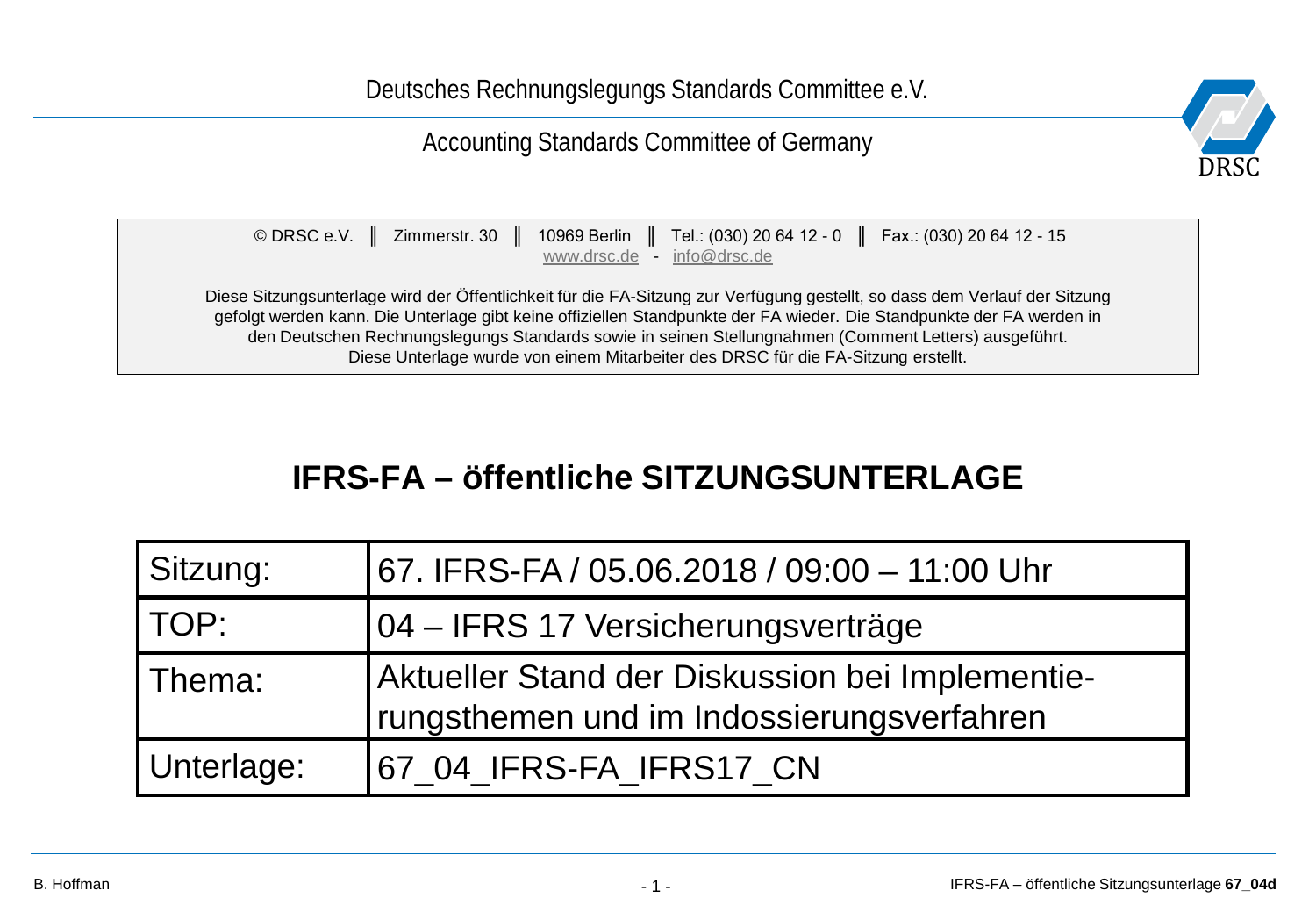

#### **1 IFRS 17 basic requirements for CSM release**

**2 Challenges around the CSM release**

### **3 Open topics**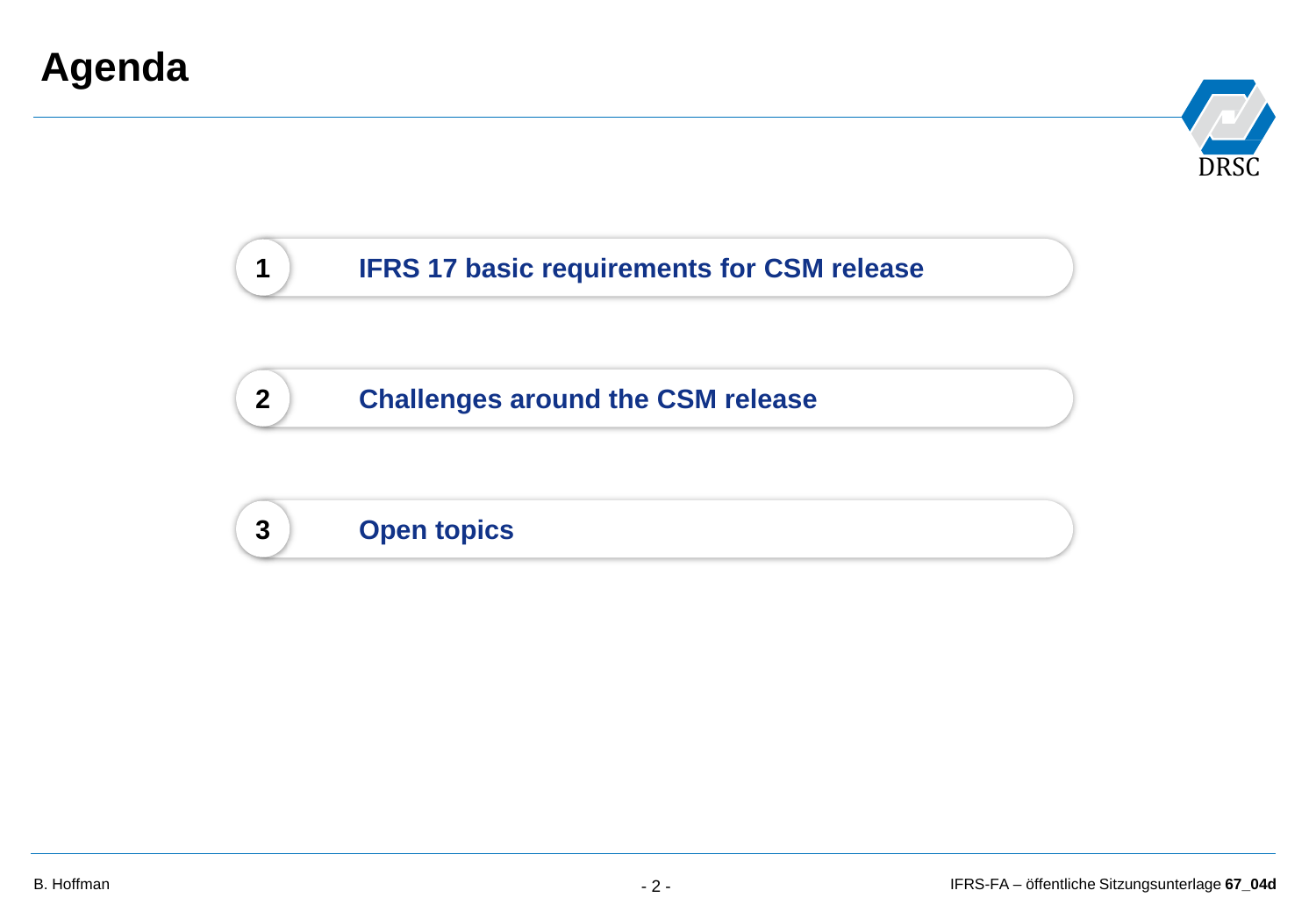

#### **1 IFRS 17 basic requirements for CSM release**

**2 Challenges around the CSM release**

### **3 Open topics**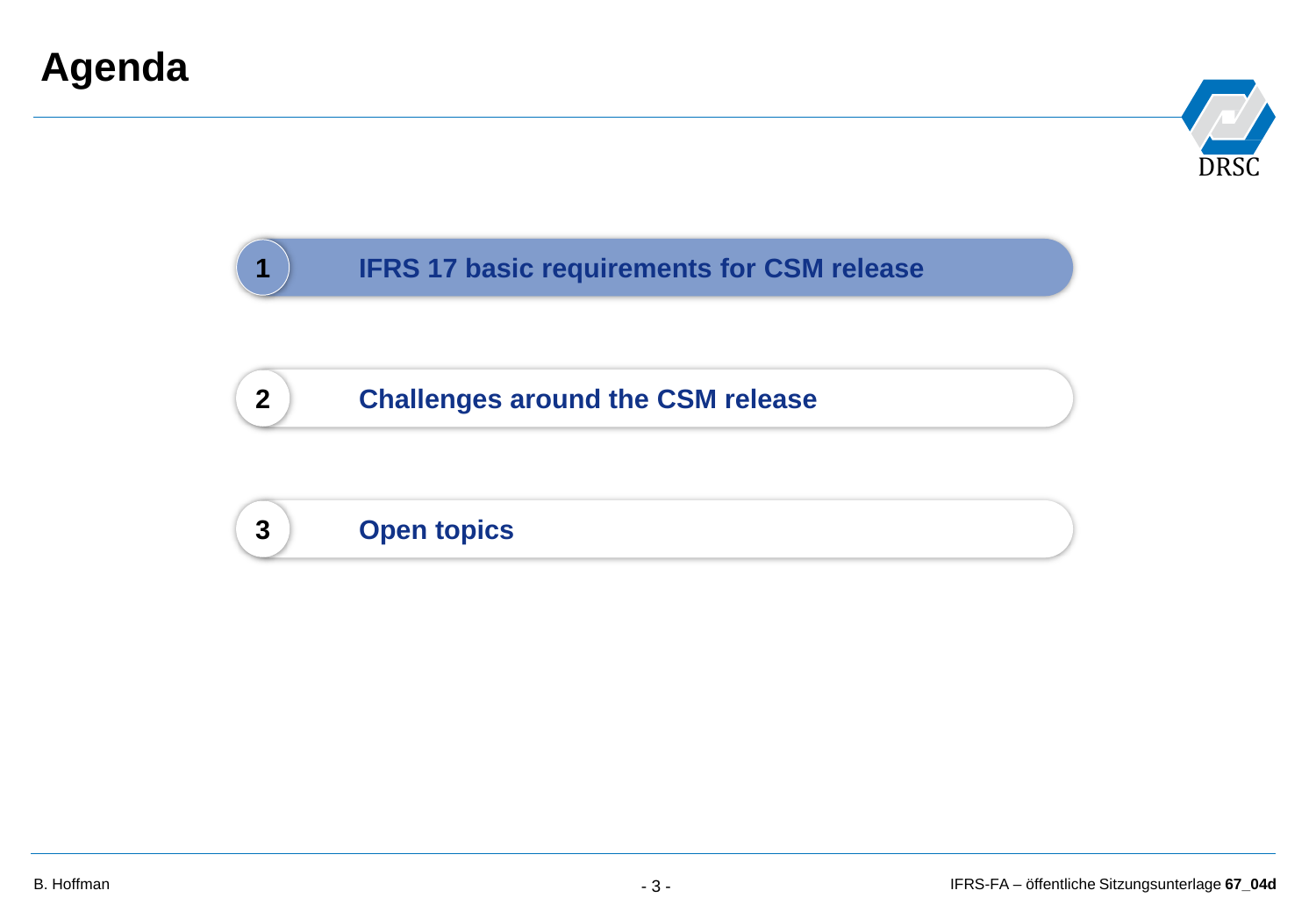### **Introduction**

# **DRS**

#### **Contractual Service Margin (CSM)**

A component of the carrying amount of the asset or liability for a group of insurance contracts representing the unearned profit the entity will recognise as it provides services under the insurance contracts in the group.

#### **On initial recognition**

The CSM is the equal and opposite amount to the total of:

- the fulfilment cash flows;
- the derecognition of any asset or liability recognised for insurance acquisition cash flows; and
- any cash flows arising from the contracts in the group at that date

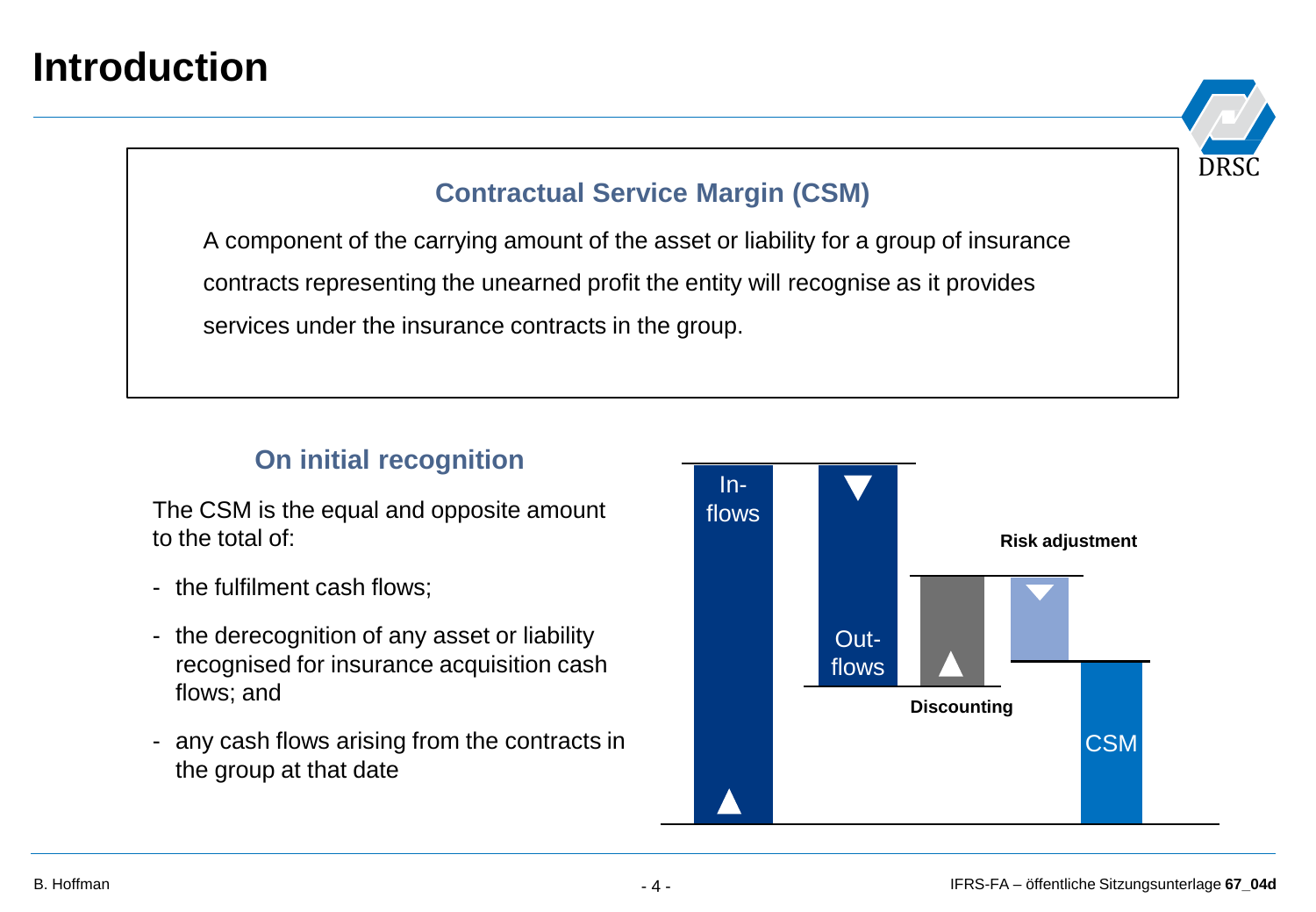### **Understanding CSM mechanics (1/3)**





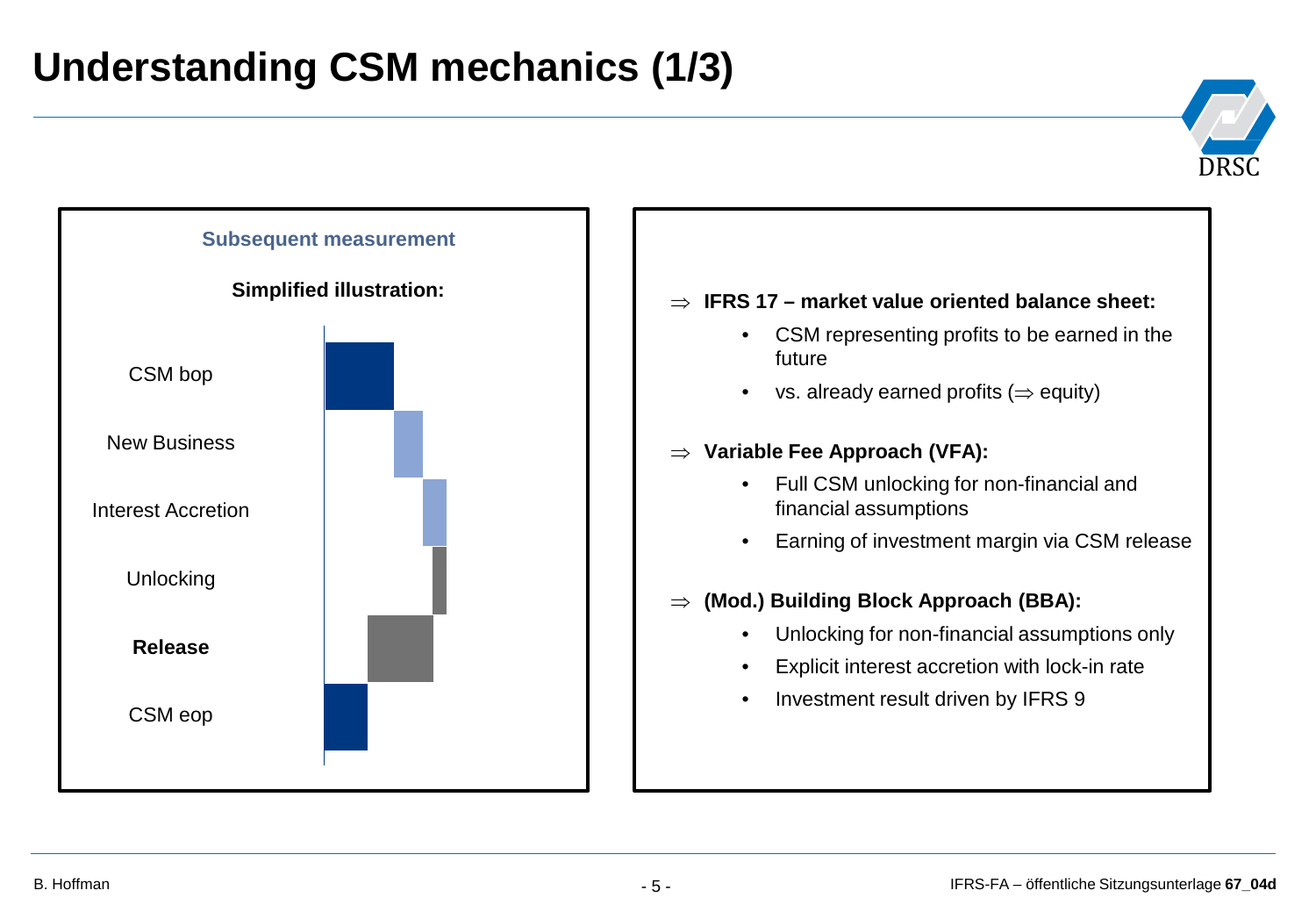### **Understanding CSM mechanics (2/3)**

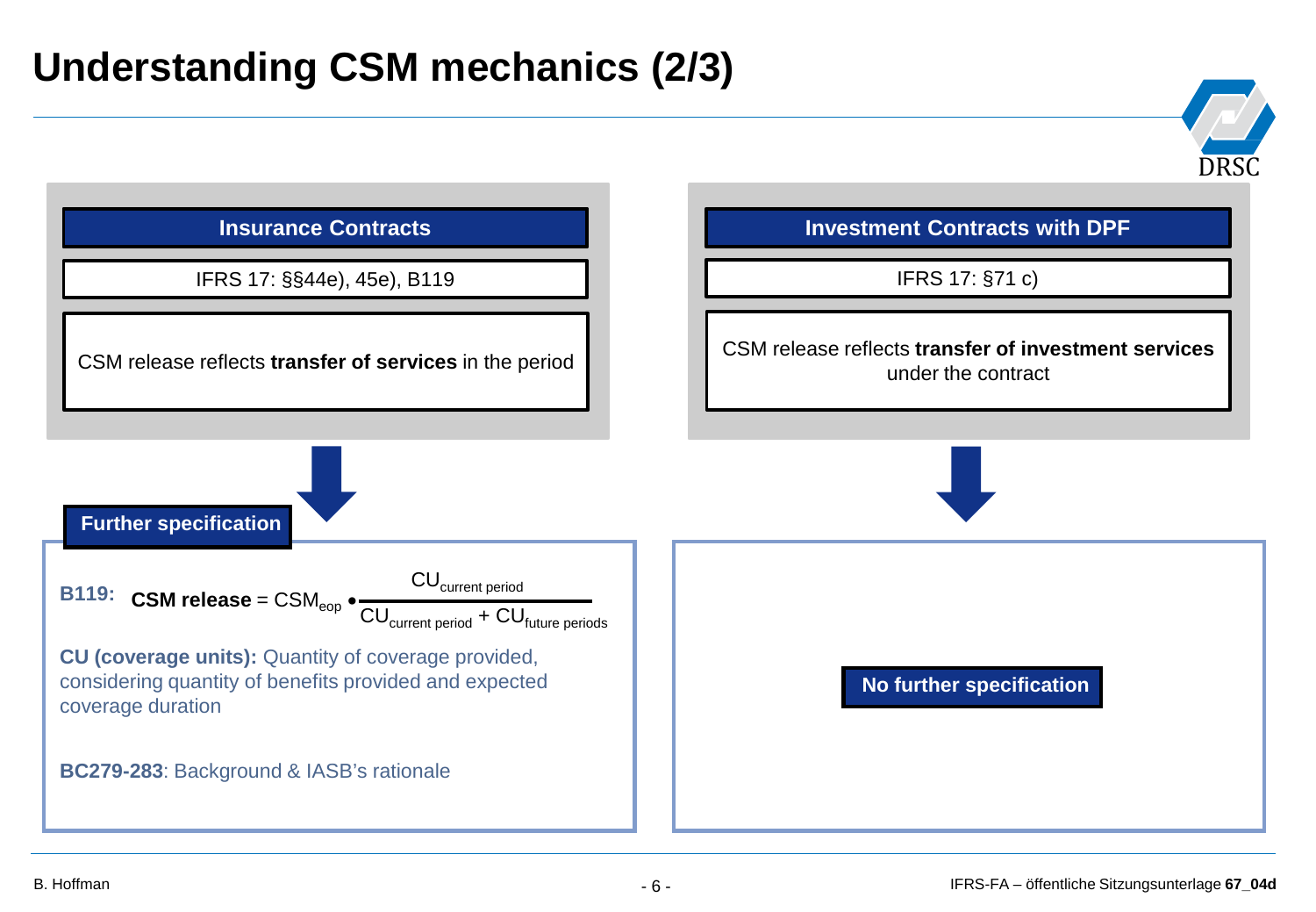### **Understanding CSM mechanics (3/3)**

|                                               | Identify the<br>coverage units in<br>the group      | Number of CU: 1.000<br>$\bullet$<br>Current period: 100 - future periods:<br>$\bullet$<br>900                                                                                 | <u>,,,</u>                                    |
|-----------------------------------------------|-----------------------------------------------------|-------------------------------------------------------------------------------------------------------------------------------------------------------------------------------|-----------------------------------------------|
| $\mathbf 2$                                   | <b>Allocate CSM</b><br>equally to coverage<br>units | CSM of 5.000 $\Rightarrow$ 5 per CU<br>$\bullet$<br>100 $*$ 5 = 500 allocated to current period<br>$\bullet$<br>900 $*$ 5 = 4.500 allocated to future<br>$\bullet$<br>periods | 100<br>$CSM$ release = $5.000$<br>$100 + 900$ |
|                                               | Recognize CSM<br>release in P&L                     | Recognize CSM release of EUR 500 in<br>P&L                                                                                                                                    |                                               |
| Mechanical approach<br>$\bullet$<br>$\bullet$ |                                                     | Open question: How to define the coverage units for different products?                                                                                                       |                                               |

DRS

 $\sqrt{N}$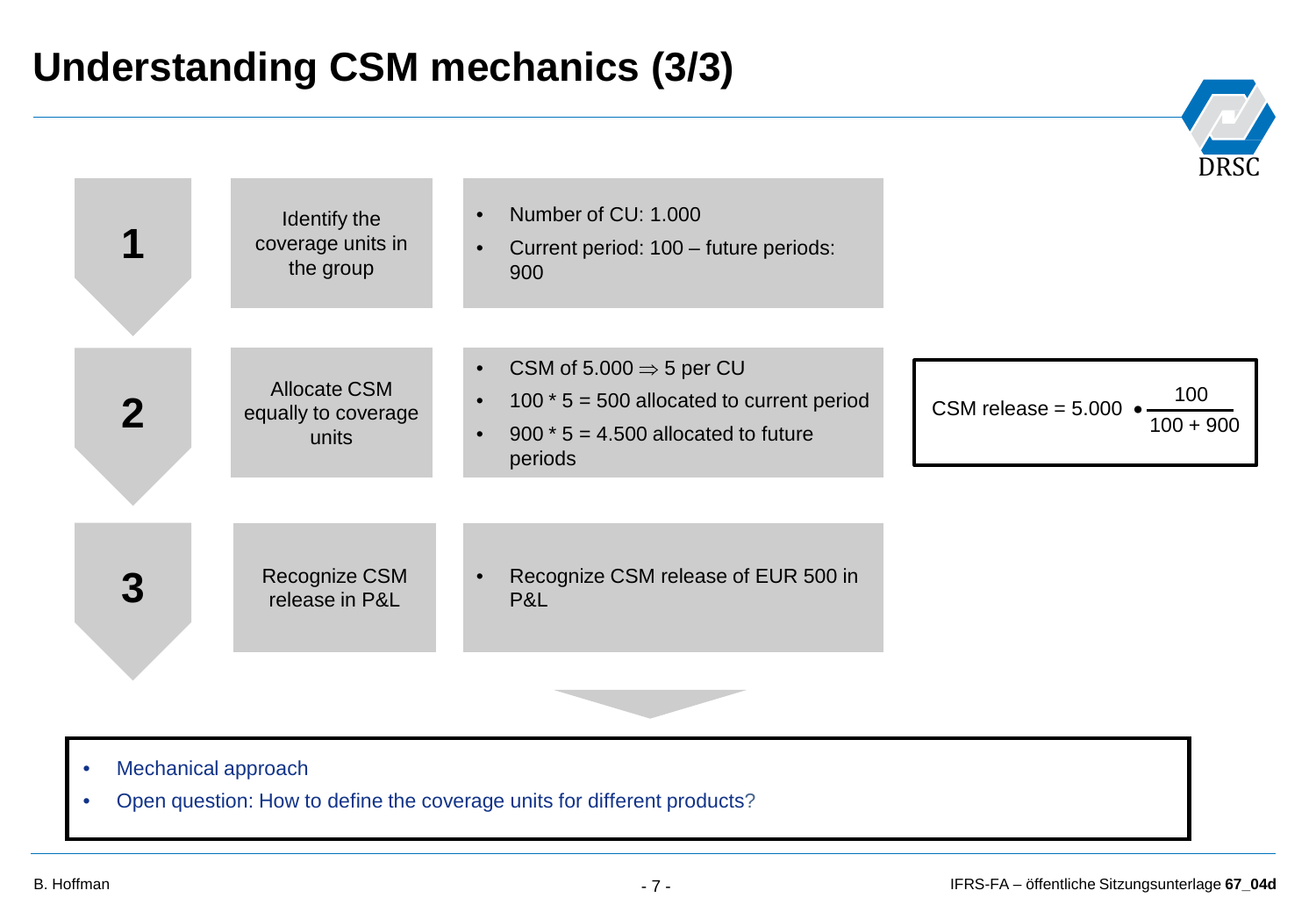

#### **1 IFRS 17 basic requirements for CSM release**

**2 Challenges around the CSM release**

### **3 Open topics**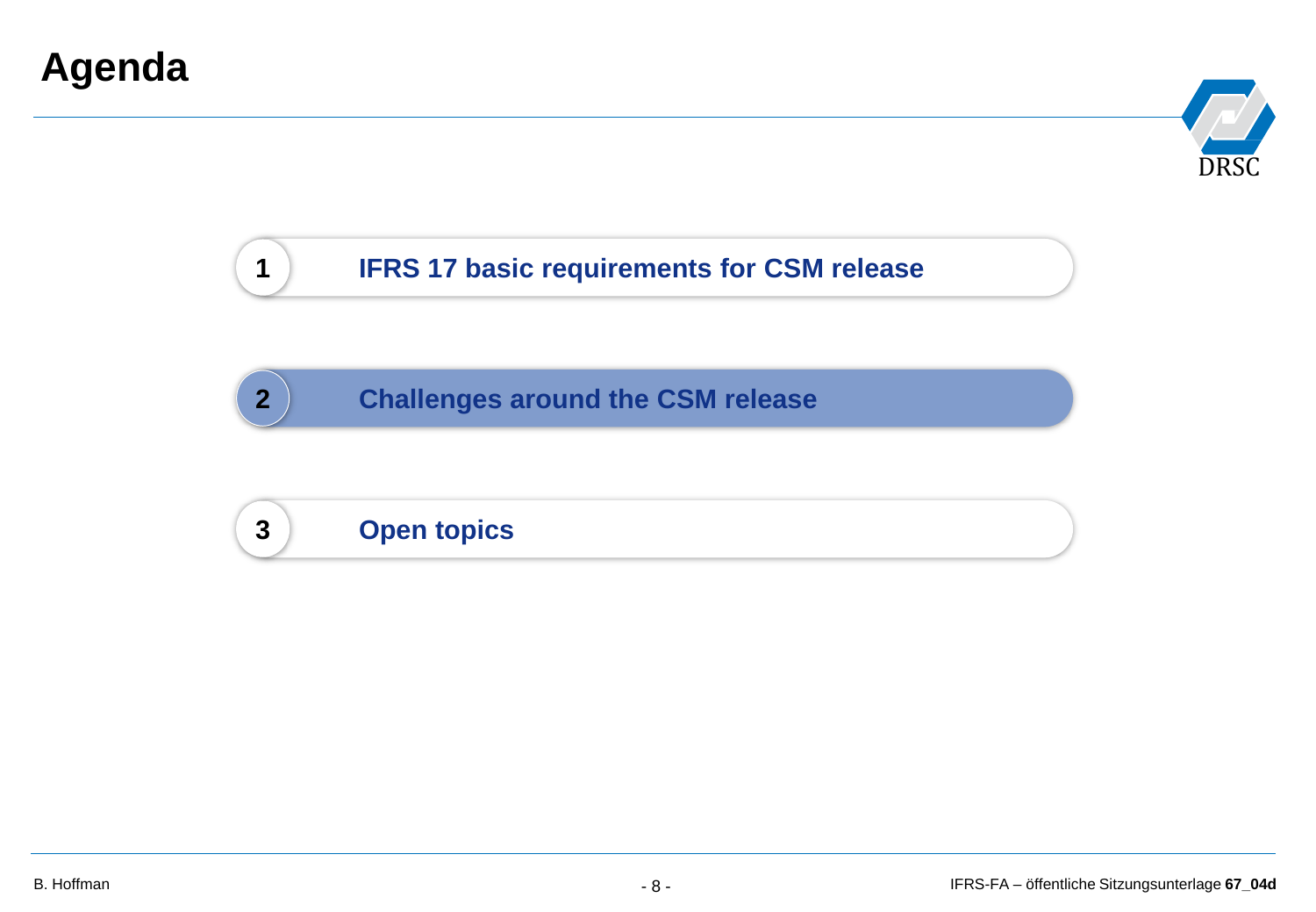### **Development of requirements on the CSM release**

- **2010 ED** proposed to recognise the CSM as income in profit or loss over the coverage period in **a systematic way** that best reflects the **exposure from providing insurance coverage**, as follows:
- $\left(\frac{1}{\sqrt{2}}\right)^{2}$ DRSC

- a) on the basis of the passage of time, but
- b) on the basis of the expected timing of incurred claims and benefits, if that pattern differs significantly from the passage of time.
- **2013 ED** proposed to recognise the remaining CSM in profit or loss over the coverage period in the systematic way that best reflects the **remaining transfer of services** that are provided under the contract.
- **2013 ED BC**: Consistency with revenue recognition principles. The proposals in this Exposure Draft are consistent with the core principle of the 2011 Exposure Draft Revenue from Contracts with Customers.
- **Agenda Paper 2C May 2014**  What services are provided under an non-participating insurance contracts?

The entity provides the service of **standing ready to compensate** a policyholder if an insured event takes place during the coverage period.

• **Agenda Paper 2C June 2015** – What is the pattern of delivery of the investment-related services?

Potential pattern of delivery of investment-related service based on:

(a) the passage of time; (b) the amount of assets under management; or the combination of both.

- Staff proposal: an entity should recognise the contractual service margin in profit or loss on the basis of **the passage of time**.
- The concept of **coverage units** was introduced in a relatively later phase of drafting IFRS 17, in order to reflect different sizes of the contracts in the group when releasing the CSM on the basis of the passage of time.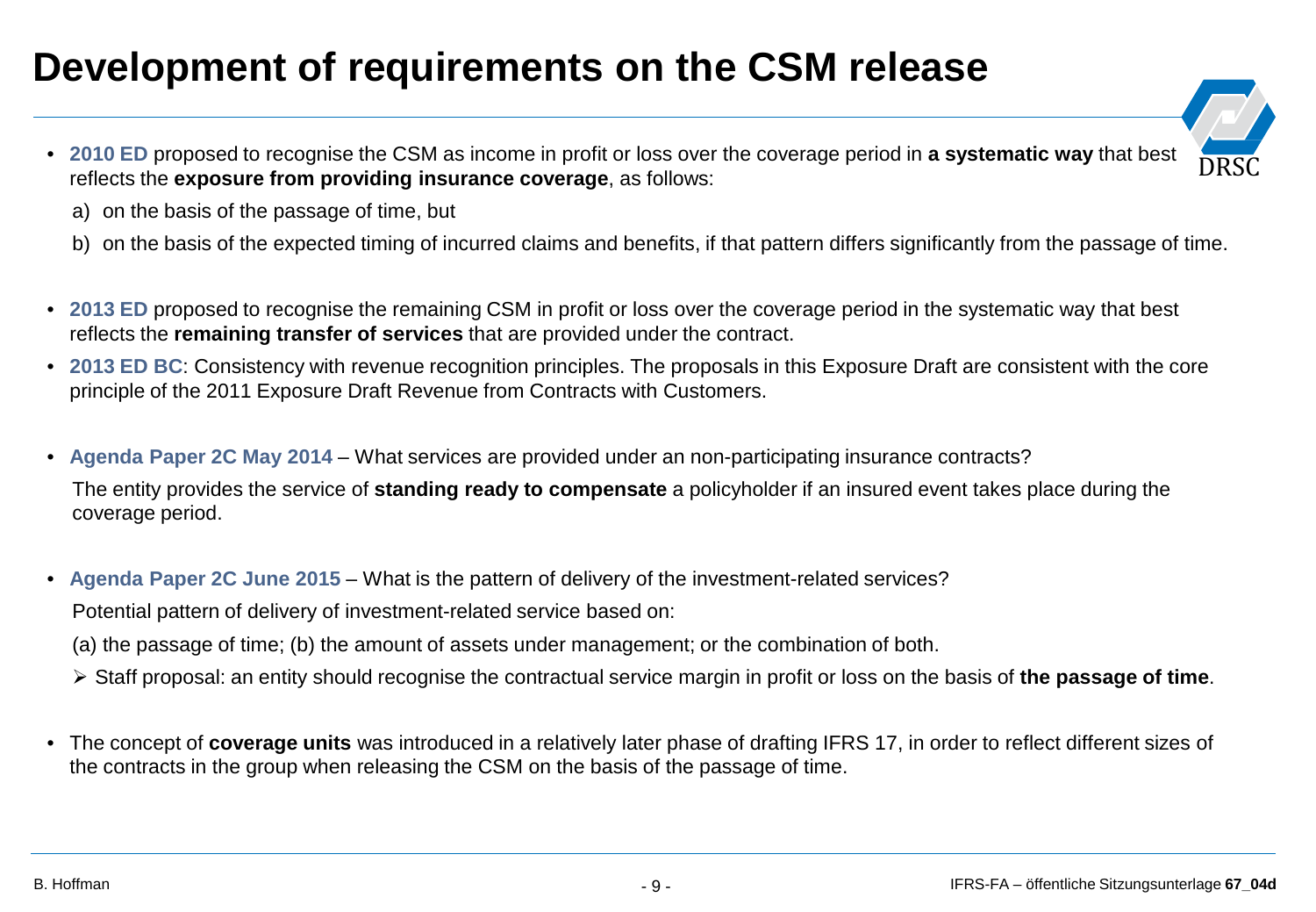### **CSM release on the basis of the passage of time**

#### **Example of a hurricane insurance contract**

- Coverage period: 1 year
- Hurricane season: June September
- Premiums: 1000
- Expected claims in respective quarter:  $Q1 = 0$ ,  $Q2 = 200$ ,  $Q3 = 600$ ,  $Q4 = 0$
- No discounting effect
- Risk adjustment: 100
- Claims incurred as expected
	- CSM  $(t = 0) = 1000 800 100 = 100$
	- Release of the CSM in each quarter:  $100 / 4 = 25$
	- Release of the RA:  $Q1 = 0$ ,  $Q2 = 25$ ,  $Q3 = 75$ ,  $Q4 = 0$

| $t = 0$                           | Q1 | Q <sub>2</sub> | Q <sub>3</sub> | Q4             |
|-----------------------------------|----|----------------|----------------|----------------|
| Release PVFCF                     | 0  | <b>200</b>     | 600            | $\overline{0}$ |
| Release RA                        | 0  | 25             | 75             | $\overline{0}$ |
| Release CSM                       | 25 | 25             | 25             | 25             |
| <b>Insurance Revenue</b>          | 25 | 250            | 700            | 25             |
| <b>Actual Claims</b>              | 0  | <b>200</b>     | 600            | $\Omega$       |
| <b>Insurance Service Expenses</b> | 0  | 200            | 600            | $\bf{0}$       |
| Insurance Service Result          | 25 | 50             | 100            | 25             |

**The entity is standing ready to compensate the policyholder not only in the hurricane season, but over the whole coverage period.**

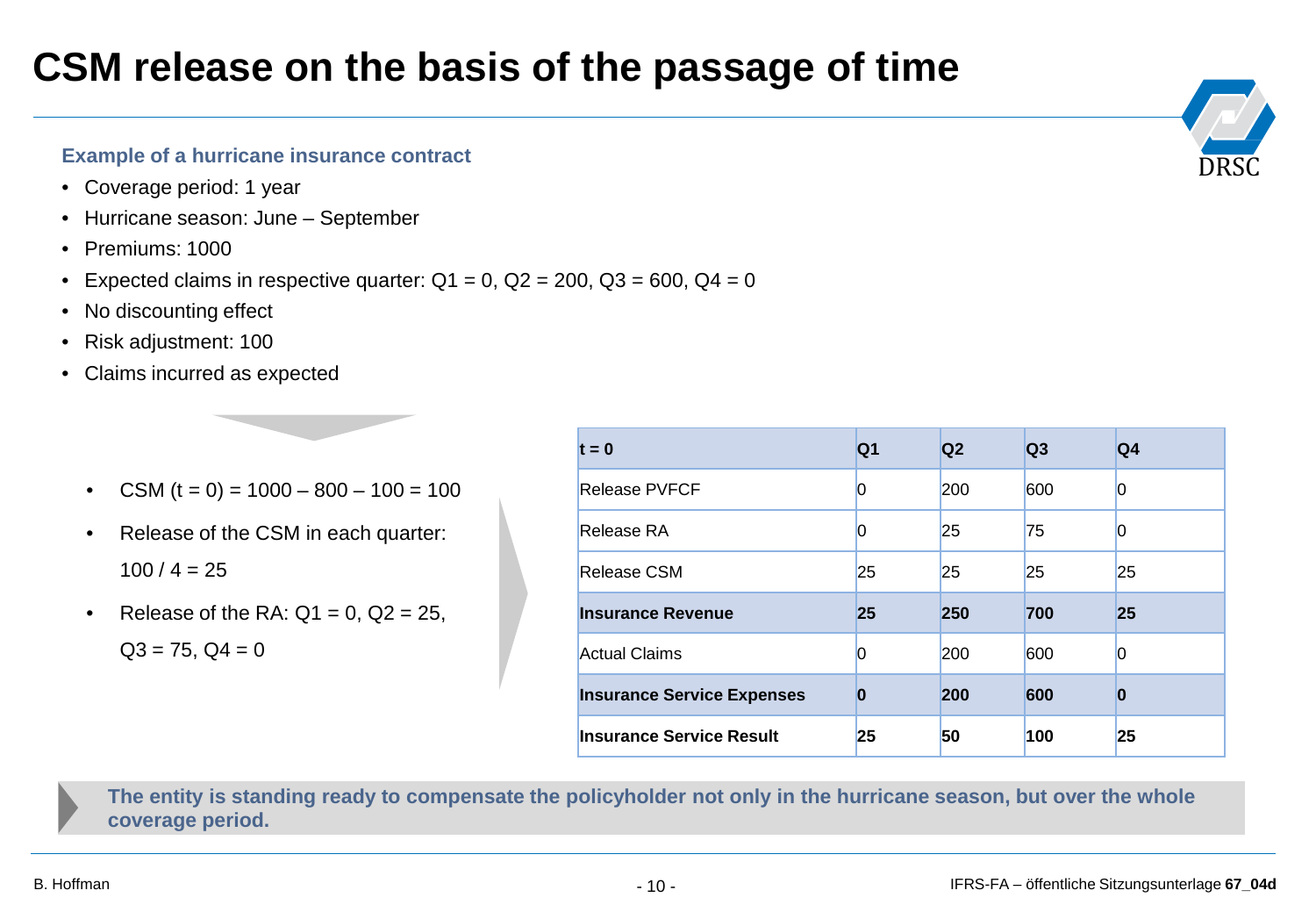## **Appropriate interpretation of coverage units (1/2)**



#### **IFRS 17.B119(a)**

[...] The number of **coverage units** in a group is the quantity of coverage provided by the contracts in the group, determined by considering for each contract **the quantity of the benefits provided** under a contract and its **expected coverage duration**.

#### **IFRS 17 Basis for Conclusions**

- IFRS 17.BC279: **insurance coverage** is the **defining service** provided by insurance contracts
- IFRS 17.BC280: [..] the entity provides multiple services in return for an expected fee based on the expected duration of contracts, […] the entity should **recognise** that **fee** over the coverage period **as the insurance services are provided**, not when the returns on the underlying items occur.
- Objective of the CSM release:
	- $\triangleright$  To reflect the services provided under the group of insurance contracts in each period  $\rightarrow$  Different levels of service across periods should be reflected in the determination of coverage units
- The key principle is consistent with revenue recognition principles under IFRS 15: Revenue is recognised as the entity satisfies a performance obligation by transferring a promised good or service.
	- $\triangleright$  However, IFRS 17 defines what the service of an insurance contract is, i.e. standing ready to compensate the policyholder in case of an insured event.

**Open question: what is the quantity of the benefits provided?**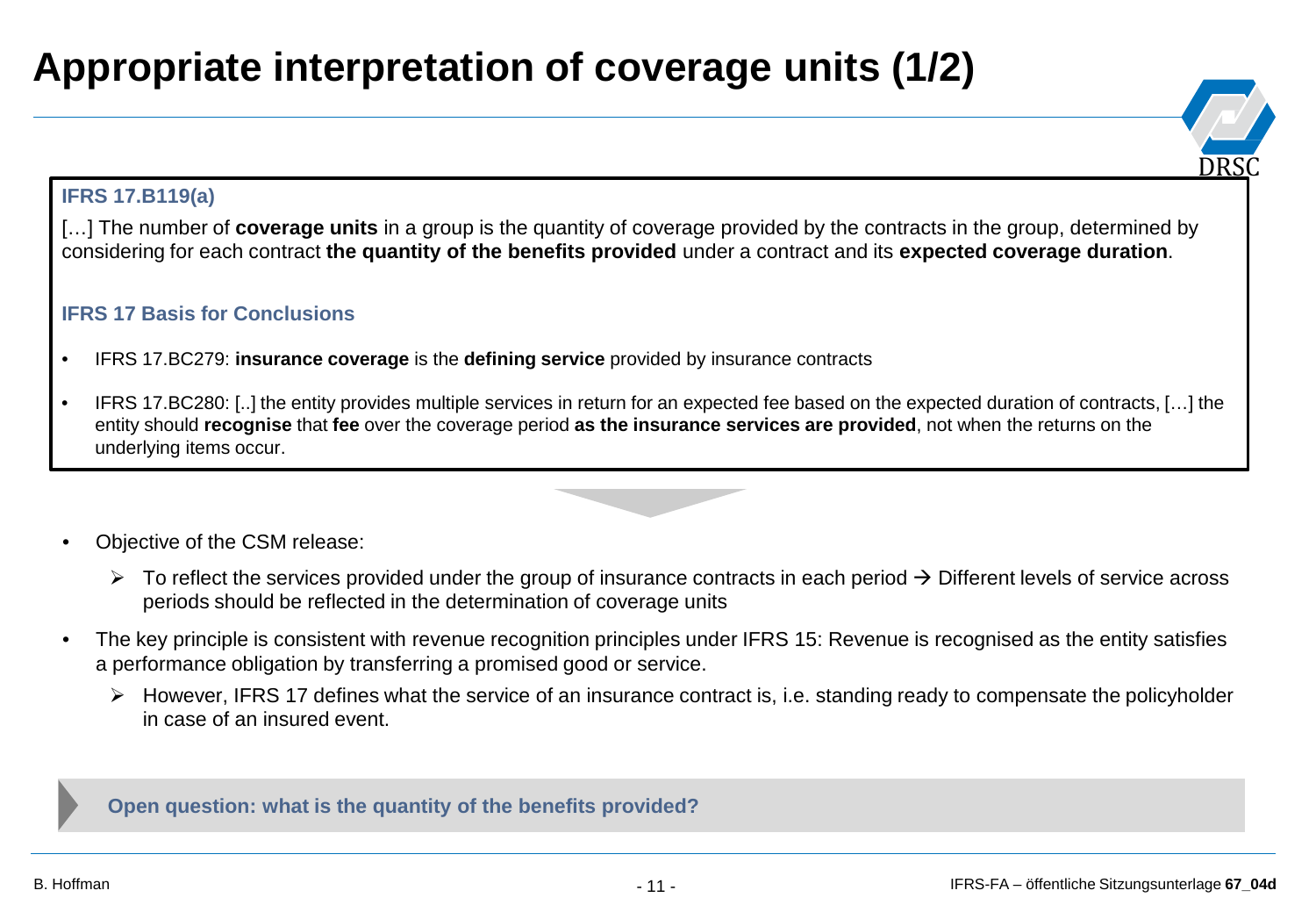### **Appropriate interpretation of coverage units (2/2)**

#### **Feb 2018 TRG Agenda Paper 5**



- Coverage units were introduced to achieve an appropriate allocation of the CSM of a group that contains **contracts of different sizes**
- Use of the **maximum level of cover** and the expected level of cover in periods, for insurance contracts without investment component
	- $\triangleright$  Issue: The maximum cover leads to odd revenue recognition pattern in some cases and it is a poor proxy for profitability.

#### **May 2018 TRG Agenda Paper 5**

- The determination of coverage units is not an accounting policy choice but involves **judgement and estimates** to best achieve **the principle of reflecting the services provided in each period**. Those judgements and estimates should be applied systematically and rationally.
- Quantity of benefits provided under a contract: The benefits expected to be received by the policyholder, not the costs of providing those benefits expected to be incurred by the entity.
- A policyholder benefits from the entity **standing ready to meet valid claims**, not just from making a claim if an insured event occurs. The quantity of benefits provided therefore relates to the amounts that can be claimed by the policyholder.
- Some methods may be appropriate if they **are reasonable proxies for the services provided** under the group of insurance contracts in each period, e.g.:
	- 1. a **straight-line allocation over the passage of time**, but reflecting the number of contracts in a group.
	- 2. a method based on the maximum contractual cover in each period.
	- 3. a method based on the amount the entity expects the policyholder to be able to validly claim in each period if an insured event occurs.
	- 4. methods based on premiums.
	- 5. methods based on expected cash flows.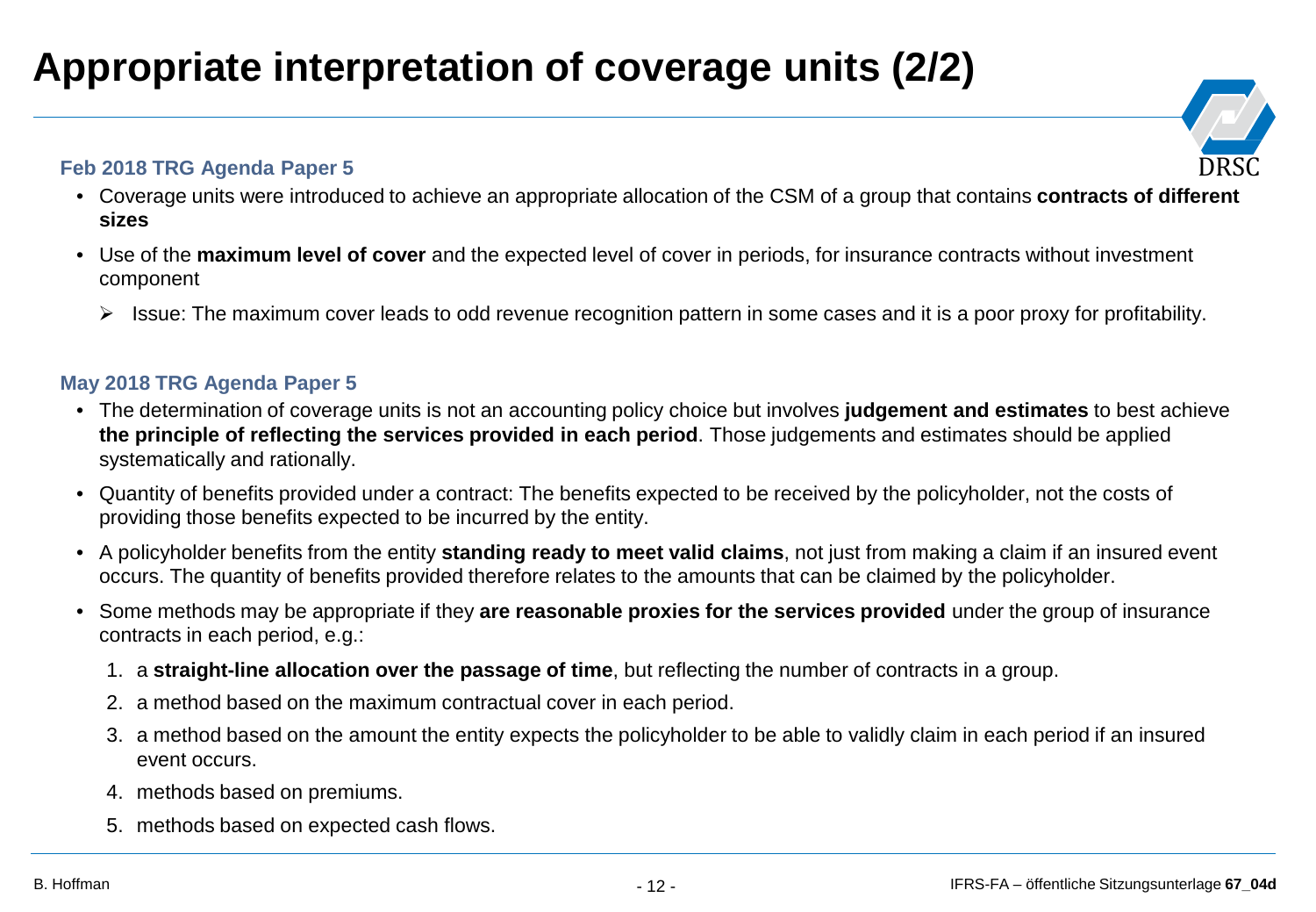### **Revenue recognition under IFRS 17 vs. IFRS 15**



#### **IFRS 17 IFRS 15**

• Insurance revenue recognised in a period depicts the **transfer of promised services** at an amount that reflects the consideration to which the entity expects to be entitled in exchange for those services.

• An entity shall recognize revenue to depict the **transfer of promised services (or goods)** to customers in an amount that reflects the consideration to which the entity expects to be entitled in exchange for those services.

- Amounts related to the provision of services:
	- Release FCF
	- Release RA
	- Release CSM
		- $\triangleright$  Reflect the transfer of services in the period
- Amounts related to insurance acquisition cash flows
- Five-step approach
	- $\triangleright$  Step 1: Identify the Contract(s)
	- $\triangleright$  Step 2: Identify the Performance Obligations
	- $\triangleright$  Step 3: Determine the Transaction Price.
	- $\triangleright$  Step 4: Allocate the Transaction Price to the Performance Obligations
	- Step 5: Recognize Revenue **when (or as) the Entity Satisfies a Performance Obligation***.*

# Components **Components**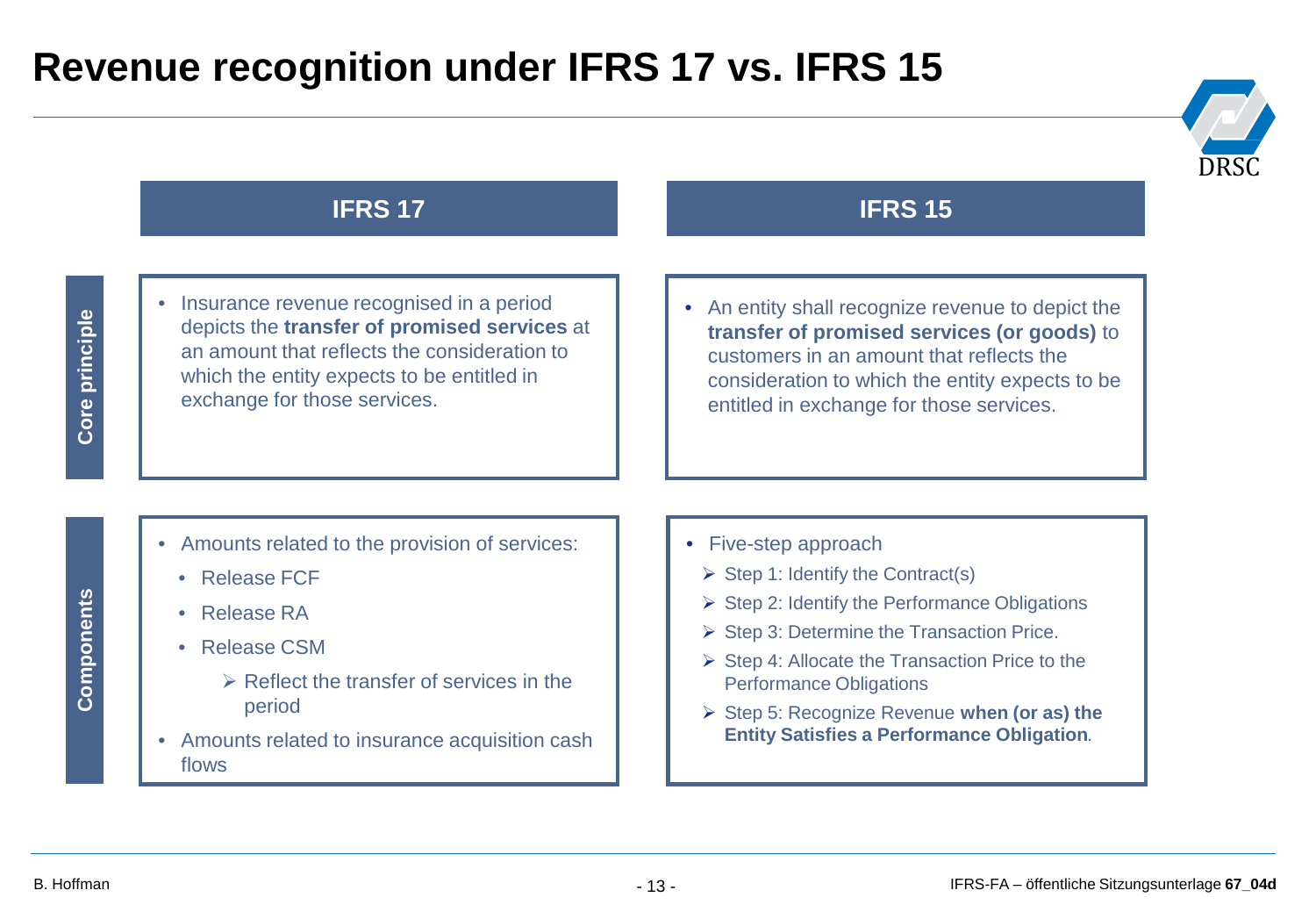

#### **1 IFRS 17 basic requirements for CSM release**

**2 Challenges around the CSM release**